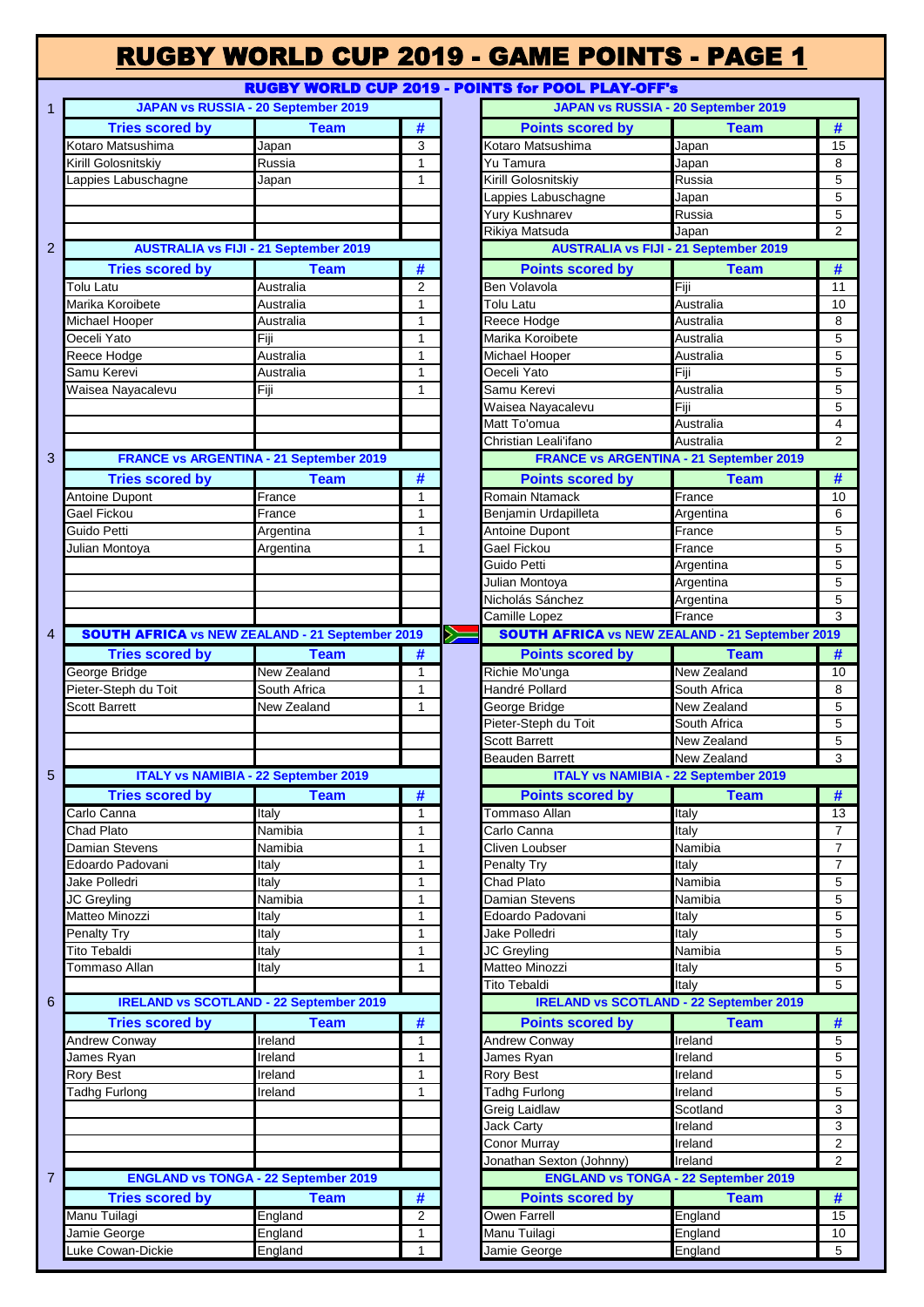# RUGBY WORLD CUP 2019 - GAME POINTS - PAGE 2

#### RUGBY WORLD CUP 2019 - POINT

|                 | <b>Tries scored by</b> | <b>Team</b>                                   | #                 | <b>Points scored by</b>                       | <b>Team</b>           | #                       |
|-----------------|------------------------|-----------------------------------------------|-------------------|-----------------------------------------------|-----------------------|-------------------------|
|                 |                        |                                               |                   | uke Cowan-Dickie                              | England               | $\overline{5}$          |
|                 |                        |                                               |                   | Sonatane Takulua                              | Tonga                 | $\overline{\mathbf{3}}$ |
| 8               |                        | <b>WALES vs GEORGIA - 23 September 2019</b>   |                   | <b>WALES vs GEORGIA - 23 September 2019</b>   |                       |                         |
|                 | <b>Tries scored by</b> | <b>Team</b>                                   | #                 | <b>Points scored by</b>                       | <b>Team</b>           | #                       |
|                 | <b>George North</b>    | Wales                                         | 1                 | Dan Biggar                                    | Wales                 | 11                      |
|                 | Jonathan Davies        | Wales                                         | $\mathbf{1}$      | <b>George North</b>                           | Wales                 | 5                       |
|                 | Josh Adams             | Wales                                         | 1                 | Jonathan Davies                               | Wales                 | 5                       |
|                 | Justin Tipuric         | Wales                                         | 1                 | Josh Adams                                    | Wales                 | 5                       |
|                 | Levan Chilachava       | Georgia                                       | 1                 | Justin Tipuric                                | Wales                 | $\overline{5}$          |
|                 | Liam Williams          | Wales                                         | 1                 | Levan Chilachava                              | Georgia               | 5                       |
|                 | Shalva Mamukashvili    | Georgia                                       | $\mathbf{1}$      | Liam Williams                                 | Wales                 | 5                       |
|                 | Tomas Williams         | Wales                                         | $\mathbf{1}$      | Shalva Mamukashvili                           | Georgia               | 5                       |
|                 |                        |                                               |                   | Tomas Williams                                | Wales                 | 5                       |
|                 |                        |                                               |                   | <b>Fedo Abzhandadze</b>                       | Georgia               | $\overline{4}$          |
|                 |                        |                                               |                   | eigh Halfpenny                                | Wales                 | $\overline{2}$          |
| 9               |                        | RUSSIA vs SAMOA - 24 September 2019           |                   | RUSSIA vs SAMOA - 24 September 2019           |                       |                         |
|                 | <b>Tries scored by</b> | <b>Team</b>                                   | #                 | <b>Points scored by</b>                       | <b>Team</b>           | #                       |
|                 | Alapati Leiua          | Samoa                                         | 2                 | Alapati Leiua                                 | Samoa                 | 10                      |
|                 | Ed Fidow               | Samoa                                         | $\overline{2}$    | <b>Ed Fidow</b>                               | Samoa                 | 1 <sup>C</sup>          |
|                 | Afaesetiti Amosa       | Samoa                                         | $\mathbf{1}$      | Yurv Kushnarev                                | Russia                | $\boldsymbol{9}$        |
|                 | Rey Lee-Lo             | Samoa                                         | $\mathbf{1}$      | Afaesetiti Amosa                              | Samoa                 | 5                       |
|                 |                        |                                               |                   | Rey Lee-Lo                                    | Samoa                 | 5                       |
|                 |                        |                                               |                   | Tusi Pisi                                     | Samoa                 | $\overline{4}$          |
| 10 <sup>1</sup> |                        | FIJI vs URUGUAY - 25 September 2019           |                   | FIJI vs URUGUAY - 25 September 2019           |                       |                         |
|                 |                        |                                               |                   |                                               |                       |                         |
|                 | <b>Tries scored by</b> | <b>Team</b>                                   | #                 | <b>Points scored by</b>                       | <b>Team</b>           | #                       |
|                 | Nikola Matawalu        | Fiji                                          | $\overline{2}$    | Felipe Berchesi                               | Uruguay               | 15                      |
|                 | Api Ratuniyarawa       | Fiji                                          | 1                 | Nikola Matawalu                               | Fiji                  | 10                      |
|                 | Eroni Mawi             | Fiji                                          | $\mathbf{1}$      | Api Ratuniyarawa                              | Fiji                  | 5                       |
|                 | Juan Manuel Cat        | Uruguay                                       | $\mathbf{1}$      | Eroni Mawi                                    | Fiji                  | 5                       |
|                 | <b>Manual Diana</b>    | Uruguay                                       | $\mathbf{1}$      | Juan Manuel Cat                               | Uruguay               | 5                       |
|                 | Mesullame Dolokoto     | Fiji                                          | $\mathbf{1}$      | Manual Diana                                  | Uruguay               | $\overline{5}$          |
|                 | Santiago Arata         | Uruguay                                       | 1                 | Mesullame Dolokoto                            | Fiji                  | $\overline{5}$          |
|                 |                        |                                               |                   | Santiago Arata                                | Uruguay               | $\overline{5}$          |
|                 |                        |                                               |                   | Josh Matavesi                                 | Fiji                  | $\overline{2}$          |
| 11              |                        | <b>ITALY vs CANADA - 26 September 2019</b>    |                   | <b>ITALY vs CANADA - 26 September 2019</b>    |                       |                         |
|                 | <b>Tries scored by</b> | <b>Team</b>                                   | #                 | <b>Points scored by</b>                       | <b>Team</b>           | #                       |
|                 | <b>Andrew Coe</b>      | Canada                                        | 1                 | Tommaso Allan                                 | Italy                 | 9                       |
|                 | <b>Braam Steyn</b>     | Italy                                         | $\mathbf{1}$      | Penalty Try                                   | Italy                 | $\overline{7}$          |
|                 | Dean Budd              | Italy                                         | $\mathbf{1}$      | Andrew Coe                                    | Canada                | $\overline{5}$          |
|                 | Federico Zani          | Italy                                         | $\mathbf{1}$      | <b>Braam Steyn</b>                            | Italy                 | 5                       |
|                 | Matteo Minozzi         | Italy                                         | $\mathbf{1}$      | Dean Budd                                     | Italy                 | 5                       |
|                 | Mattia Bellini         | Italy                                         | 1                 | Federico Zani                                 | Italy                 | $\overline{5}$          |
|                 | Penalty Try            | Italy                                         | $\mathbf{1}$      | Matteo Minozzi                                | Italy                 | $\overline{5}$          |
|                 | Sebastian Negri        | Italy                                         | $\mathbf{1}$      | Mattia Bellini                                | Italy                 | 5                       |
|                 |                        |                                               |                   | Sebastian Negri                               | Italy                 | $\sqrt{5}$              |
|                 |                        |                                               |                   | Carlo Canna                                   | Italy                 | $\overline{2}$          |
|                 |                        |                                               |                   | Peter Nelson                                  | Canada                | $\overline{2}$          |
| 12              |                        | <b>ENGLAND vs USA - 26 September 2019</b>     |                   | <b>ENGLAND vs USA - 26 September 2019</b>     |                       |                         |
|                 | <b>Tries scored by</b> | <b>Team</b>                                   | #                 | <b>Points scored by</b>                       | <b>Team</b>           | #                       |
|                 | Joe Cokanasiga         | England                                       | 2                 | George Ford                                   | England               | 15                      |
|                 |                        |                                               |                   |                                               |                       |                         |
|                 | <b>Billy Vunipola</b>  | England<br>USA                                | 1<br>$\mathbf{1}$ | Joe Cokanasiga                                | England               | 1 <sup>C</sup><br>5     |
|                 | <b>Bryce Campbell</b>  |                                               | $\mathbf{1}$      | <b>Billy Vunipola</b>                         | England<br><b>USA</b> |                         |
|                 | George Ford            | England                                       |                   | <b>Bryce Campbell</b>                         |                       | 5                       |
|                 | Lewis Ludlam           | England                                       | 1                 | Lewis Ludlam                                  | England               | $\sqrt{5}$              |
|                 | Luke Cowan-Dickie      | England                                       | 1                 | Luke Cowan-Dickie                             | England               | 5                       |
|                 | Ruaridh McConnochie    | England                                       | 1                 | Ruaridh McConnochie                           | England               | 5                       |
|                 |                        |                                               |                   | AJ MacGinty                                   | <b>USA</b>            | $\overline{2}$          |
| 13 <sub>1</sub> |                        | <b>ARGENTINA vs TONGA - 28 September 2019</b> |                   | <b>ARGENTINA vs TONGA - 28 September 2019</b> |                       |                         |
|                 | <b>Tries scored by</b> | <b>Team</b>                                   | #                 | <b>Points scored by</b>                       | <b>Team</b>           | #                       |
|                 | Julian Montoya         | Argentina                                     | 3                 | Julian Montoya                                | Argentina             | 15                      |
|                 | Telusa Veainu          | _<br>Tonga                                    | 2                 | Telusa Veainu                                 | Tonga                 | 10                      |
|                 | Santiago Carreras      | Argentina                                     | $\mathbf{1}$      | Benjamin Urdapilleta                          | Argentina             | 8                       |
|                 |                        |                                               |                   | Santiago Carreras                             | Argentina             | 5                       |
|                 |                        |                                               |                   | Sonatane Takulua                              | Tonga                 | $\overline{2}$          |
|                 |                        |                                               |                   |                                               |                       |                         |

|                              |                                               |                | <u>RUGBT WURLD CUF ZUIS " FUIRTS IUF FUUL FLAT"UFF S</u>    |                     |
|------------------------------|-----------------------------------------------|----------------|-------------------------------------------------------------|---------------------|
| <b>Tries scored by</b>       | <b>Team</b>                                   | #              | <b>Team</b><br><b>Points scored by</b>                      | #                   |
|                              |                                               |                | Luke Cowan-Dickie<br>England                                | 5                   |
|                              |                                               |                | Sonatane Takulua<br>Tonga                                   | 3                   |
|                              | <b>WALES vs GEORGIA - 23 September 2019</b>   |                | <b>WALES vs GEORGIA - 23 September 2019</b>                 |                     |
| <b>Tries scored by</b>       | <b>Team</b>                                   | #              | <b>Points scored by</b><br><b>Team</b>                      | #                   |
| North                        | Wales                                         | 1              | Wales<br>Dan Biggar                                         | 11                  |
| an Davies                    | Wales                                         | 1              | Wales<br><b>George North</b>                                | 5                   |
| dams                         | $\overline{\mathsf{W}}$ ales                  | 1              | Wales<br>Jonathan Davies                                    | 5                   |
| ipuric                       | Wales                                         | 1              | Wales<br>Josh Adams                                         | 5                   |
| Chilachava                   | Georgia                                       | 1              | Wales<br>Justin Tipuric                                     | 5                   |
| 'illiams                     | Wales                                         | 1              | Levan Chilachava<br>Georgia                                 | 5                   |
| Mamukashvili                 | Georgia                                       | 1              | Liam Williams<br>Wales                                      | 5                   |
| $\overline{\text{Williams}}$ | Wales                                         | 1              | Shalva Mamukashvili<br>Georgia                              | 5                   |
|                              |                                               |                | Wales<br>Tomas Williams                                     | 5                   |
|                              |                                               |                | <b>Tedo Abzhandadze</b><br>Georgia                          | 4                   |
|                              |                                               |                | Wales<br>eigh Halfpenny.                                    | 2                   |
|                              | RUSSIA vs SAMOA - 24 September 2019           |                | RUSSIA vs SAMOA - 24 September 2019                         |                     |
| <b>Tries scored by</b>       | <b>Team</b>                                   | #              | <b>Points scored by</b><br><b>Team</b>                      | #                   |
| Leiua                        | Samoa                                         | 2              | Alapati Leiua<br>Samoa                                      | 10                  |
| W                            | Samoa                                         | $\overline{2}$ | <b>Ed Fidow</b><br>Samoa                                    | 10                  |
| iti Amosa                    | Samoa                                         | 1              | Yury Kushnarev<br>Russia                                    | 9                   |
| ə-Lo                         | Samoa                                         | 1              | Afaesetiti Amosa<br>Samoa                                   | 5                   |
|                              |                                               |                | Rey Lee-Lo<br>Samoa                                         | 5                   |
|                              |                                               |                | Tusi Pisi<br>Samoa                                          | 4                   |
|                              | FIJI vs URUGUAY - 25 September 2019           |                | FIJI vs URUGUAY - 25 September 2019                         |                     |
| <b>Tries scored by</b>       | <b>Team</b>                                   | #              | <b>Points scored by</b><br><b>Team</b>                      | #                   |
| Matawalu                     | Fiji                                          | $\overline{2}$ | Felipe Berchesi<br>Uruguay                                  | 15                  |
| uniyarawa                    | Fiji                                          | 1              | Nikola Matawalu<br>Fiji                                     | 10                  |
| lawi                         | Fiji                                          | 1              | Api Ratuniyarawa<br>Fiji                                    | 5                   |
| anuel Cat                    | Uruguay                                       | 1              | Fiji<br>Eroni Mawi                                          | 5                   |
| Diana                        | Uruguay                                       | 1              | Juan Manuel Cat<br>Uruguay                                  | 5                   |
| me Dolokoto                  | Fiji                                          | 1              | <b>Manual Diana</b><br>Uruguay                              | 5                   |
| o Arata                      | Uruguay                                       | 1              | Fiji<br>Mesullame Dolokoto                                  | 5                   |
|                              |                                               |                | Santiago Arata<br>Uruguay                                   | 5                   |
|                              |                                               |                | Fiji<br>Josh Matavesi                                       | $\overline{2}$      |
|                              | <b>ITALY vs CANADA - 26 September 2019</b>    |                | <b>ITALY vs CANADA - 26 September 2019</b>                  |                     |
| <b>Tries scored by</b>       | <b>Team</b>                                   | #              | <b>Points scored by</b><br><b>Team</b>                      | #                   |
| Coe                          | Canada                                        | 1              | Tommaso Allan<br>Italy                                      | 9                   |
| Steyn                        | Italy                                         | 1              | Italy<br>Penalty Try                                        | $\overline{7}$      |
| udd                          | Italy                                         | 1              | Canada<br><b>Andrew Coe</b>                                 | 5                   |
| o Zani                       | Italy                                         | $\mathbf{1}$   | <b>Braam Steyn</b><br>Italy                                 | 5                   |
| Minozzi                      | Italy                                         | 1              | Dean Budd<br>Italy                                          | 5                   |
| Bellini                      | Italy                                         | 1              | Federico Zani<br>Italy                                      | 5                   |
| Try                          | Italy                                         | 1              | Matteo Minozzi<br>Italy                                     | 5                   |
| an Negri                     | Italy                                         | 1              | Italy<br>Mattia Bellini                                     | 5                   |
|                              |                                               |                | Sebastian Negri<br>Italy                                    | 5                   |
|                              |                                               |                | Carlo Canna<br>Italy                                        | $\overline{2}$      |
|                              |                                               |                | Canada<br>Peter Nelson                                      | $\overline{2}$      |
|                              | <b>ENGLAND vs USA - 26 September 2019</b>     |                | <b>ENGLAND vs USA - 26 September 2019</b>                   |                     |
| <b>Tries scored by</b>       | <b>Team</b>                                   | #              | <b>Points scored by</b><br><b>Team</b>                      | #                   |
|                              |                                               |                |                                                             |                     |
| kanasiga                     | England                                       | 2<br>1         | George Ford<br>England<br>Joe Cokanasiga                    | 15                  |
| nipola                       | England<br>USA                                | 1              | England<br><b>Billy Vunipola</b>                            | 10<br>5             |
| ampbell<br>Ford              | England                                       | 1              | England<br><b>USA</b><br><b>Bryce Campbell</b>              | 5                   |
| udlam                        | England                                       | 1              | Lewis Ludlam<br>England                                     | 5                   |
| owan-Dickie                  | England                                       | 1              | Luke Cowan-Dickie<br>England                                | 5                   |
| McConnochie                  |                                               | 1              | Ruaridh McConnochie                                         | 5                   |
|                              | England                                       |                | England<br><b>USA</b><br>AJ MacGinty                        | 2                   |
|                              |                                               |                |                                                             |                     |
|                              | <b>ARGENTINA vs TONGA - 28 September 2019</b> |                | <b>ARGENTINA vs TONGA - 28 September 2019</b>               |                     |
| <b>Tries scored by</b>       | <b>Team</b>                                   | #              | <b>Points scored by</b><br><b>Team</b>                      | #                   |
| <i>Aontoya</i>               | Argentina                                     | 3              | Julian Montoya<br>Argentina                                 | 15                  |
|                              |                                               |                |                                                             |                     |
|                              | Tonga                                         | $\overline{2}$ | Telusa Veainu<br>Tonga                                      | 10                  |
|                              | Argentina                                     | 1              | Benjamin Urdapilleta<br>Argentina                           | 8                   |
| Veainu<br>o Carreras         |                                               |                | Santiago Carreras<br>Argentina<br>Sonatane Takulua<br>Tonga | 5<br>$\overline{2}$ |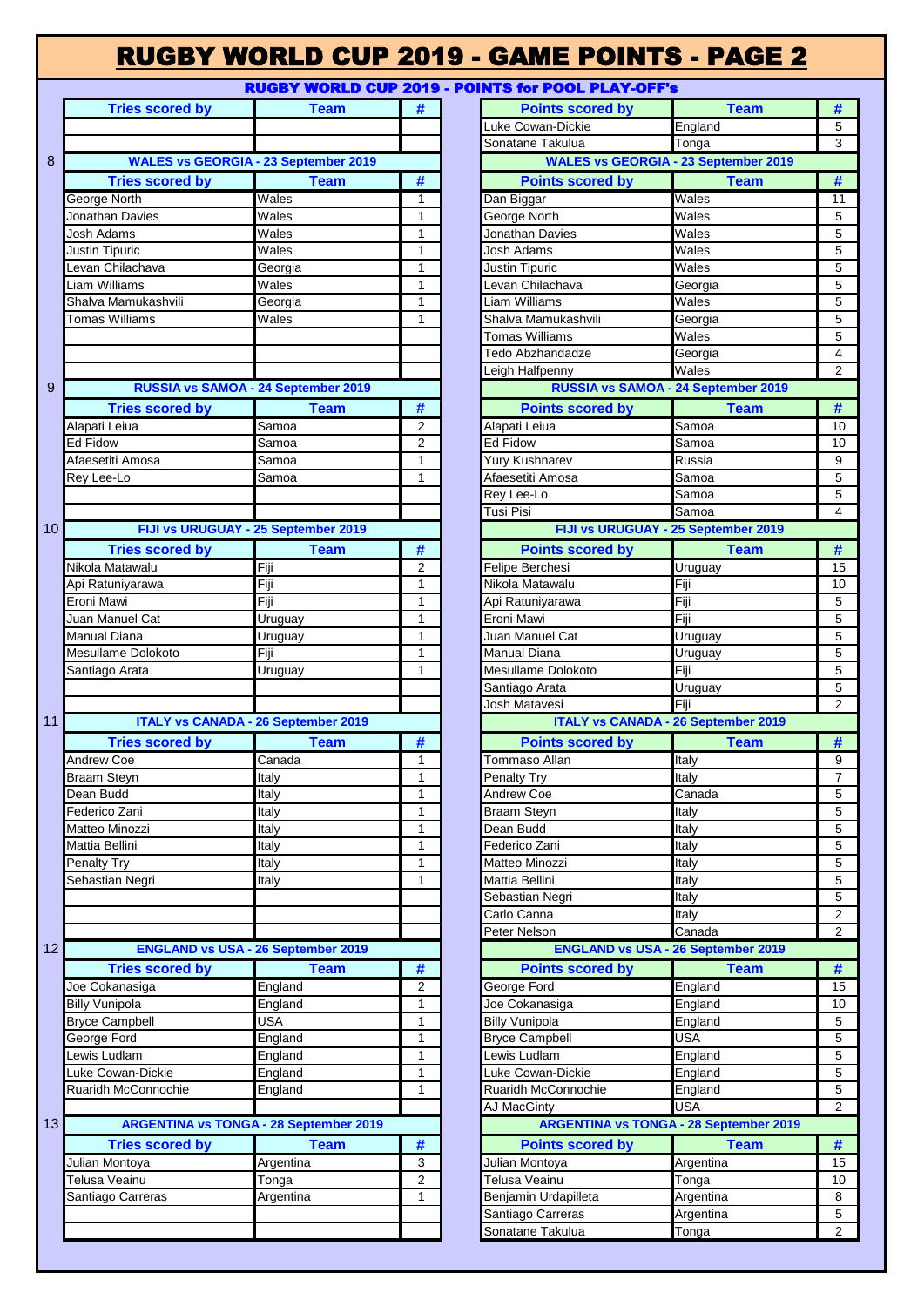|                 |                        |                                                    |                             | <b>RUGBY WORLD CUP 2019 - GAME POINTS - PAGE 3</b>       |
|-----------------|------------------------|----------------------------------------------------|-----------------------------|----------------------------------------------------------|
|                 |                        |                                                    |                             | <b>RUGBY WORLD CUP 2019 - POINTS for POOL PLAY-OFF's</b> |
| 14              |                        | <b>JAPAN vs IRELAND - 28 September 2019</b>        |                             | <b>JAPAN vs IRELAND - 28 September 2019</b>              |
|                 | <b>Tries scored by</b> | <b>Team</b>                                        | #                           | #<br><b>Team</b><br><b>Points scored by</b>              |
|                 | Gary Ringrose          | Ireland                                            | $\mathbf{1}$                | Yu Tamura<br>Japan<br>14                                 |
|                 | Kenki Fukuoka          | Japan                                              | 1                           | <b>Gary Ringrose</b><br>Ireland                          |
|                 | Rob Kearney            | Ireland                                            | 1                           | Kenki Fukuoka<br>Japan                                   |
|                 |                        |                                                    |                             | Rob Kearney<br>Ireland                                   |
|                 |                        |                                                    |                             |                                                          |
|                 |                        | <b>SOUTH AFRICA vs NAMIBIA - 28 September 2019</b> |                             | Ireland<br><b>Jack Carty</b>                             |
| 15              |                        |                                                    |                             | Ý<br><b>SOUTH AFRICA vs NAMIBIA - 28 September 2019</b>  |
|                 | <b>Tries scored by</b> | <b>Team</b>                                        | #                           | #<br><b>Points scored by</b><br><b>Team</b>              |
|                 | Bongi Mbonambi         | South Africa                                       | 2                           | <b>Elton Jantjies</b><br>South Africa<br>12              |
|                 | Makazola Mapimpi       | South Africa                                       | $\overline{2}$              | Bongi Mbonambi<br>South Africa<br>10                     |
|                 | Francois Louw          | South Africa                                       | $\mathbf{1}$                | Makazola Mapimpi<br>South Africa<br>10                   |
|                 | Lukhanyo Am            | South Africa                                       | 1                           | Francois Louw<br>South Africa                            |
|                 | Schalk Brits           | South Africa                                       | 1                           | Lukhanyo Am<br>South Africa                              |
|                 |                        |                                                    |                             |                                                          |
|                 | Siya Kolisi            | South Africa                                       | 1                           | South Africa<br>Schalk Brits                             |
|                 | <b>Warrick Gelant</b>  | South Africa                                       | 1                           | Siya Kolisi<br>South Africa                              |
|                 |                        |                                                    |                             | <b>Warrick Gelant</b><br>South Africa                    |
|                 |                        |                                                    |                             | Namibia<br>Cliven Loubser                                |
| 16              |                        | <b>GEORGIA vs URUGUAY - 29 September 2019</b>      |                             | <b>GEORGIA vs URUGUAY - 29 September</b>                 |
|                 | <b>Tries scored by</b> | <b>Team</b>                                        | #                           | #<br><b>Points scored by</b><br><b>Team</b>              |
|                 |                        |                                                    |                             |                                                          |
|                 | Alexander Tadua        | Georgia                                            | $\mathbf{1}$                | Tedo Abzhandadze<br>Georgia                              |
|                 | Andres Vilaseca        | Uruguay                                            | 1                           | Alexander Tadua<br>Georgia                               |
|                 | Giorgi Kveseladze      | Georgia                                            | $\mathbf{1}$                | Andres Vilaseca<br>Uruguay                               |
|                 | Jaba Bregvadze         | Georgia                                            | $\mathbf{1}$                | Giorgi Kveseladze<br>Georgia                             |
|                 | Levan Chilachava       | Georgia                                            | $\mathbf{1}$                | Jaba Bregvadze<br>Georgia                                |
|                 | Otari Giongadze        | Georgia                                            | 1                           | Levan Chilachava<br>Georgia                              |
|                 |                        |                                                    |                             |                                                          |
|                 |                        |                                                    |                             | Otari Giongadze<br>Georgia                               |
|                 |                        |                                                    |                             | Felipe Berchesi<br>Uruguay                               |
| 17              |                        | <b>AUSTRALIA vs WALES - 29 September 2019</b>      |                             | <b>AUSTRALIA vs WALES - 29 September</b>                 |
|                 | <b>Tries scored by</b> | <b>Team</b>                                        | #                           | #<br><b>Points scored by</b><br><b>Team</b>              |
|                 | Adam Ashley-Cooper     | Australia                                          | 1                           | <b>Hadleigh Parkes</b><br>Wales<br>14                    |
|                 |                        |                                                    | 1                           | Matt To'omua<br>Australia                                |
|                 | Dane Haylett-Petty     | Australia                                          |                             |                                                          |
|                 | Gareth Davies          | Wales                                              | $\mathbf{1}$                | Adam Ashley-Cooper<br>Australia                          |
|                 | <b>Hadleigh Parkes</b> | Wales                                              | 1                           | Wales<br>Dan Biggar                                      |
|                 | Michael Hooper         | Australia                                          | $\mathbf{1}$                | Dane Haylett-Petty<br>Australia                          |
|                 |                        |                                                    |                             | Wales<br><b>Gareth Davies</b>                            |
|                 |                        |                                                    |                             | Michael Hooper<br>Australia                              |
|                 |                        |                                                    |                             | Wales<br>Rhys Patchell                                   |
|                 |                        |                                                    |                             | <b>Bernard Foley</b><br>Australia                        |
|                 |                        |                                                    |                             | <b>SCOTLAND vs SAMOA - 30 September 2019</b>             |
| 18              |                        | <b>SCOTLAND vs SAMOA - 30 September 2019</b>       |                             |                                                          |
|                 | <b>Tries scored by</b> | <b>Team</b>                                        | $\overline{\boldsymbol{t}}$ | <b>Points scored by</b><br><b>Team</b><br>#              |
|                 | Penalty Try            | Scotland                                           | 2                           | Scotland<br>Penalty Try<br>14                            |
|                 | Greig Laidlaw          | Scotland                                           | $\mathbf{1}$                | Greig Laidlaw<br>Scotland<br>12                          |
|                 | Sean Maitland          | Scotland                                           | $\mathbf{1}$                | Sean Maitland<br>Scotland                                |
|                 |                        |                                                    |                             | <b>Stuart Hog</b><br>Scotland                            |
| 19              |                        | <b>FRANCE vs USA - 2 October 2019</b>              |                             | <b>FRANCE vs USA - 2 October 2019</b>                    |
|                 |                        |                                                    |                             |                                                          |
|                 | <b>Tries scored by</b> | <b>Team</b>                                        | #                           | #<br><b>Team</b><br><b>Points scored by</b>              |
|                 | Alivereti Raka         | France                                             | 1                           | <b>USA</b><br><b>AJ MacGinty</b>                         |
|                 | <b>Baptiste Serin</b>  | France                                             | $\mathbf{1}$                | Camille Lopez<br>France                                  |
|                 | Gael Fickou            | France                                             | $\mathbf{1}$                | Alivereti Raka<br>France                                 |
|                 | Jefferson Poirot       | France                                             | 1                           | <b>Baptiste Serin</b><br>France                          |
|                 | Yoann Huget            | France                                             | 1                           | Gael Fickou<br>France                                    |
|                 |                        |                                                    |                             | Jefferson Poirot<br>France                               |
|                 |                        |                                                    |                             |                                                          |
|                 |                        |                                                    |                             | Yoann Huget<br>France                                    |
|                 |                        |                                                    |                             | <b>Thomas Ramos</b><br>France                            |
| 20 <sub>1</sub> |                        | <b>NEW ZEALAND vs CANADA - 2 October 2019</b>      |                             | <b>NEW ZEALAND vs CANADA - 2 October 2019</b>            |
|                 | <b>Tries scored by</b> | <b>Team</b>                                        | #                           | #<br><b>Points scored by</b><br><b>Team</b>              |
|                 | <b>Brad Weber</b>      | New Zealand                                        | 2                           | Richie Mo'unga<br>New Zealand<br>16                      |
|                 | <b>Beauden Barrett</b> | New Zealand                                        | $\mathbf{1}$                | <b>Brad Weber</b><br>New Zealand<br>10                   |
|                 |                        |                                                    |                             |                                                          |
|                 | Jordie Barrett         | New Zealand                                        | 1                           | Penalty Try<br>New Zealand                               |
|                 | Penalty Try            | New Zealand                                        | $\mathbf{1}$                | <b>Beauden Barrett</b><br>New Zealand                    |
|                 | Ricko Ioane            | New Zealand                                        | $\mathbf{1}$                | Jordie Barrett<br>New Zealand                            |
|                 | Scott Barrett          | New Zealand                                        | $\mathbf{1}$                | New Zealand<br>Ricko Ioane                               |
|                 | Shannon Frizell        | New Zealand                                        | 1                           | <b>Scott Barrett</b><br>New Zealand                      |
|                 | Sonny Bill Williams    | New Zealand                                        | $\mathbf{1}$                | Shannon Frizell<br>New Zealand                           |
|                 |                        |                                                    |                             |                                                          |
|                 |                        |                                                    |                             | Sonny Bill Williams<br>New Zealand                       |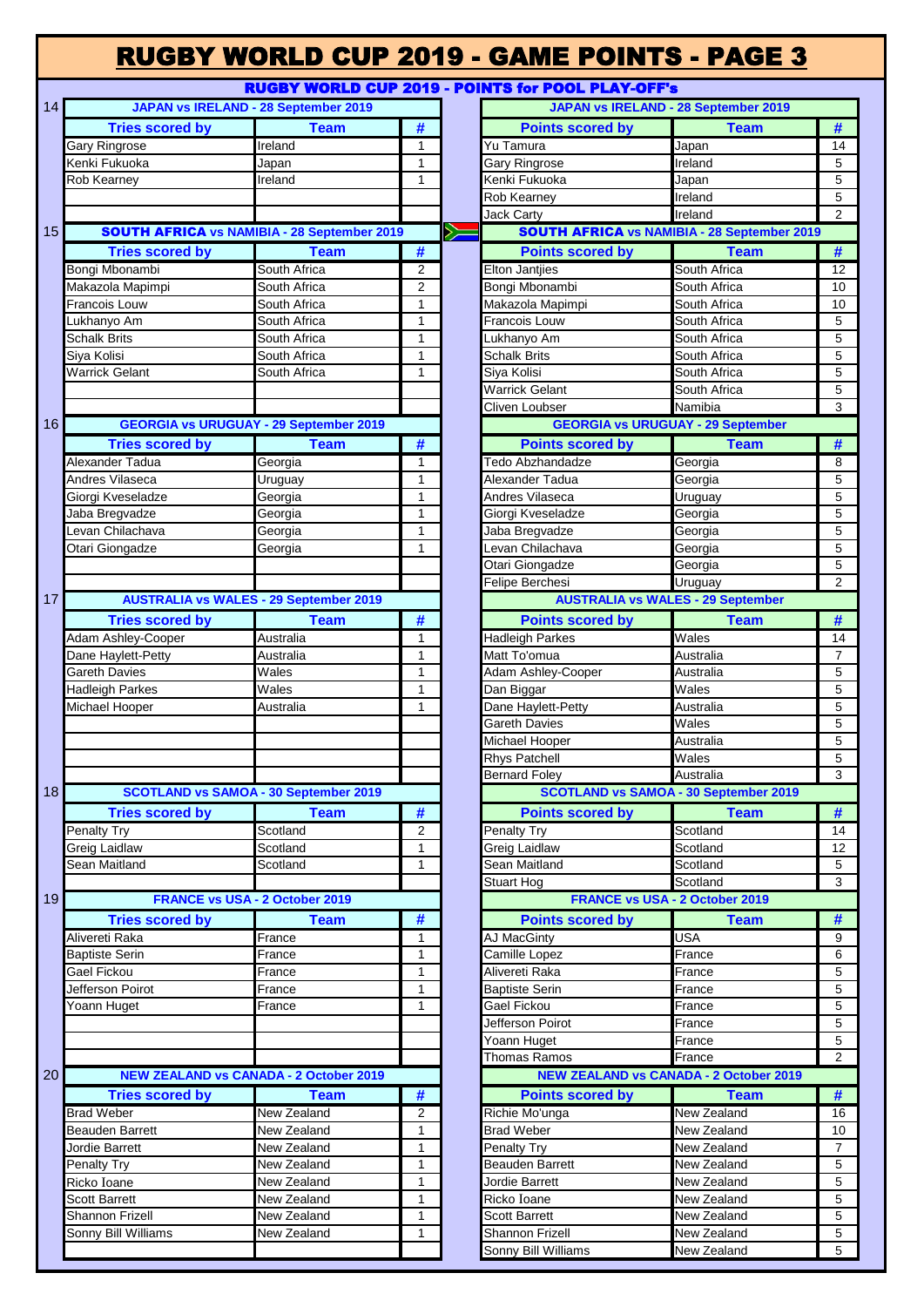|    |                                         |                                                |                             |    | <b>RUGBY WORLD CUP 2019 - GAME POINTS - PAGE 4</b>       |                                                |                |
|----|-----------------------------------------|------------------------------------------------|-----------------------------|----|----------------------------------------------------------|------------------------------------------------|----------------|
|    |                                         |                                                |                             |    | <b>RUGBY WORLD CUP 2019 - POINTS for POOL PLAY-OFF's</b> |                                                |                |
| 21 |                                         | <b>GEORGIA vs FIJI - 3 October 2019</b>        |                             |    |                                                          | <b>GEORGIA vs FIJI - 3 October 2019</b>        |                |
|    | <b>Tries scored by</b>                  | <b>Team</b>                                    | #                           |    | <b>Points scored by</b>                                  | <b>Team</b>                                    | #              |
|    | Semi Radradra                           | Fiji                                           | $\overline{2}$              |    | Ben Volavola                                             | Fiji                                           | 10             |
|    | Api Ratuniyarawa                        | Fiji                                           | $\mathbf{1}$                |    | Semi Radradra                                            | Fiji                                           | 10             |
|    | Frank Lomani                            | Fiji                                           | $\mathbf{1}$                |    | Api Ratuniyarawa                                         | Fiji                                           | 5              |
|    | Josua Tuisova                           | Fiji                                           | $\mathbf{1}$                |    | Frank Lomani                                             | Fiji                                           | 5              |
|    | Mamuka Gorgodze                         | Georgia                                        | $\mathbf{1}$                |    | Josua Tuisova                                            | Fiji                                           | 5              |
|    | Semi Kunatani                           | Fiji                                           | $\mathbf{1}$                |    | Mamuka Gorgodze                                          | Georgia                                        | 5              |
|    | Waisea Nayacalevu                       | Fiji                                           | $\mathbf{1}$                |    | Semi Kunatani                                            | Fiji                                           | 5              |
|    |                                         |                                                |                             |    | Soso Matiashvili                                         | Georgia                                        | 5              |
|    |                                         |                                                |                             |    | Waisea Nayacalevu                                        | Fiji                                           | 5              |
| 22 |                                         | <b>IRELAND vs RUSSIA - 3 October 2019</b>      |                             |    |                                                          | <b>IRELAND vs RUSSIA - 3 October 2019</b>      |                |
|    | <b>Tries scored by</b>                  | <b>Team</b>                                    | #                           |    | <b>Points scored by</b>                                  | <b>Team</b>                                    | #              |
|    | <b>Andrew Conway</b>                    | Ireland                                        | 1                           |    | Jonathan Sexton (Johnny)                                 | Ireland                                        | 6              |
|    | Gary Ringrose                           | Ireland                                        | 1                           |    | <b>Andrew Conway</b>                                     | Ireland                                        | 5              |
|    | Peter O'Mahony                          | Ireland                                        | $\mathbf{1}$                |    | Gary Ringrose                                            | Ireland                                        | 5              |
|    | <b>Rhys Ruddock</b>                     | Ireland                                        | $\mathbf{1}$                |    | Peter O'Mahony                                           | Ireland                                        | 5              |
|    | <b>Rob Kearney</b>                      | Ireland                                        | $\mathbf{1}$                |    | <b>Rhys Ruddock</b>                                      | Ireland                                        | 5              |
|    |                                         |                                                |                             |    | Rob Kearney                                              | Ireland                                        | 5              |
|    |                                         |                                                |                             |    | Jack Carty                                               | Ireland                                        | $\overline{4}$ |
| 23 |                                         | <b>SOUTH AFRICA vs ITALY - 4 October 2019</b>  |                             | ╳═ |                                                          | <b>SOUTH AFRICA vs ITALY - 4 October 2019</b>  |                |
|    | <b>Tries scored by</b>                  | <b>Team</b>                                    | #                           |    | <b>Points scored by</b>                                  | <b>Team</b>                                    | #              |
|    | <b>Cheslin Kolbe</b>                    | South Africa                                   | $\overline{2}$              |    | Handré Pollard                                           | South Africa                                   | 14             |
|    | Bongi Mbonambi                          | South Africa                                   | 1                           |    | Cheslin Kolbe                                            | South Africa                                   | 10             |
|    | Lukhanyo Am                             | South Africa                                   | $\mathbf{1}$                |    | Bongi Mbonambi                                           | South Africa                                   | 5              |
|    | Makazola Mapimpi                        | South Africa                                   | $\mathbf{1}$                |    | Lukhanyo Am                                              | South Africa                                   | 5              |
|    | <b>Malcolm Marx</b>                     | South Africa                                   | $\mathbf{1}$                |    | Makazola Mapimpi                                         | South Africa                                   | 5              |
|    | <b>RG Snyman</b>                        | South Africa                                   | $\mathbf{1}$                |    | Malcolm Marx                                             | South Africa                                   | 5              |
|    |                                         |                                                |                             |    | <b>RG Snyman</b>                                         | South Africa                                   | 5              |
|    |                                         |                                                |                             |    | Tommaso Allen                                            | Italy                                          | 3              |
| 24 |                                         | <b>AUSTRALIA vs URUGUAY - 5 October 2019</b>   |                             |    |                                                          | <b>AUSTRALIA vs URUGUAY - 5 October 2019</b>   |                |
|    | <b>Tries scored by</b>                  | <b>Team</b>                                    | #                           |    | <b>Points scored by</b>                                  | <b>Team</b>                                    | #              |
|    | Dane Haylett-Petty                      | Australia                                      | $\overline{2}$              |    | Christian Leali'ifano                                    | Australia                                      | 10             |
|    | Tevita Kuridrani                        | Australia                                      | $\overline{2}$              |    | Dane Haylett-Petty                                       | Australia                                      | 10             |
|    | James Slipper                           | Australia                                      | $\mathbf{1}$                |    | Tevita Kuridrani                                         | Australia                                      | 10             |
|    | Jordan Petaia                           | Australia                                      | $\mathbf{1}$<br>1           |    | Felipe Berchesi                                          | Uruguay                                        | 5<br>5         |
|    | Manual Diana<br>Will Genia              | Uruguay<br>Australia                           | $\mathbf{1}$                |    | James Slipper                                            | Australia<br>Australia                         |                |
|    |                                         |                                                |                             |    | Jordan Petaia<br>Manual Diana                            |                                                | 5              |
|    |                                         |                                                |                             |    | Will Genia                                               | Uruguay<br>Australia                           | 5<br>5         |
| 25 |                                         | <b>ENGLAND vs ARGENTINA - 5 October 2019</b>   |                             |    |                                                          | <b>ENGLAND vs ARGENTINA - 5 October 2019</b>   |                |
|    | <b>Tries scored by</b>                  |                                                |                             |    |                                                          | <b>Team</b>                                    |                |
|    |                                         | <b>Team</b><br>England                         | #<br>1                      |    | <b>Points scored by</b><br>Owen Farrell                  | England                                        | #<br>9         |
|    | <b>Ben Youngs</b><br><b>Elliot Daly</b> | England                                        | $\mathbf{1}$                |    | Ben Youngs                                               | England                                        | 5              |
|    | George Ford                             | England                                        | $\mathbf{1}$                |    | <b>Elliot Daly</b>                                       | England                                        | 5              |
|    | <b>Jack Nowell</b>                      | England                                        | $\mathbf{1}$                |    | George Ford                                              | England                                        | 5              |
|    | Jonny May                               | England                                        | 1                           |    | <b>Jack Nowell</b>                                       | England                                        | 5              |
|    | Luke Cowan-Dickie                       | England                                        | $\mathbf{1}$                |    | Jonny May                                                | England                                        | 5              |
|    | Matias Moroni                           | Argentina                                      | 1                           |    | Luke Cowan-Dickie                                        | England                                        | 5              |
|    |                                         |                                                |                             |    | Matias Moroni                                            | Argentina                                      | 5              |
|    |                                         |                                                |                             |    | Benjamin Urdapilleta                                     | Argentina                                      | 3              |
|    |                                         |                                                |                             |    | Emiliano Boffelli                                        | Argentina                                      | $\mathbf{2}$   |
| 26 |                                         | JAPAN vs SAMOA - 5 October 2019                |                             |    |                                                          | JAPAN vs SAMOA - 5 October 2019                |                |
|    | <b>Tries scored by</b>                  | <b>Team</b>                                    | $\overline{\boldsymbol{t}}$ |    | <b>Points scored by</b>                                  | <b>Team</b>                                    | #              |
|    | Henry Taefu                             | Samoa                                          | 1                           |    | Henry Taefu                                              | Samoa                                          | 19             |
|    | Kazuki Himeno                           | Japan                                          | 1                           |    | Yu Tamura                                                | Japan                                          | 18             |
|    | Kenki Fukuoka                           | Japan                                          | 1                           |    | Kazuki Himeno                                            | Japan                                          | 5              |
|    | Kotaro Matsushima                       | Japan                                          | $\mathbf{1}$                |    | Kenki Fukuoka                                            | Japan                                          | 5              |
|    | <b>Timothy Lafaele</b>                  | Japan                                          | $\mathbf{1}$                |    | Kotaro Matsushima                                        | Japan                                          | 5              |
|    |                                         |                                                |                             |    | Timothy Lafaele                                          | Japan                                          | 5              |
| 27 |                                         | <b>NEW ZEALAND vs NAMIBIA - 6 October 2019</b> |                             |    |                                                          | <b>NEW ZEALAND vs NAMIBIA - 6 October 2019</b> |                |
|    | <b>Tries scored by</b>                  | <b>Team</b>                                    | #                           |    | <b>Points scored by</b>                                  | <b>Team</b>                                    | #              |
|    | Anton Lienert-Brown                     | <b>New Zealand</b>                             | $\overline{2}$              |    | Jordie Barrett                                           | <b>New Zealand</b>                             | 21             |
|    | <b>Ben Smith</b>                        | New Zealand                                    | 2                           |    | Anton Lienert-Brown                                      | New Zealand                                    | 10             |
|    | Sevu Reece                              | New Zealand                                    | $\overline{2}$              |    | Ben Smith                                                | New Zealand                                    | 10             |
|    | Angus Ta'avao                           | New Zealand                                    | $\mathbf{1}$                |    | Sevu Reece                                               | New Zealand                                    | 10             |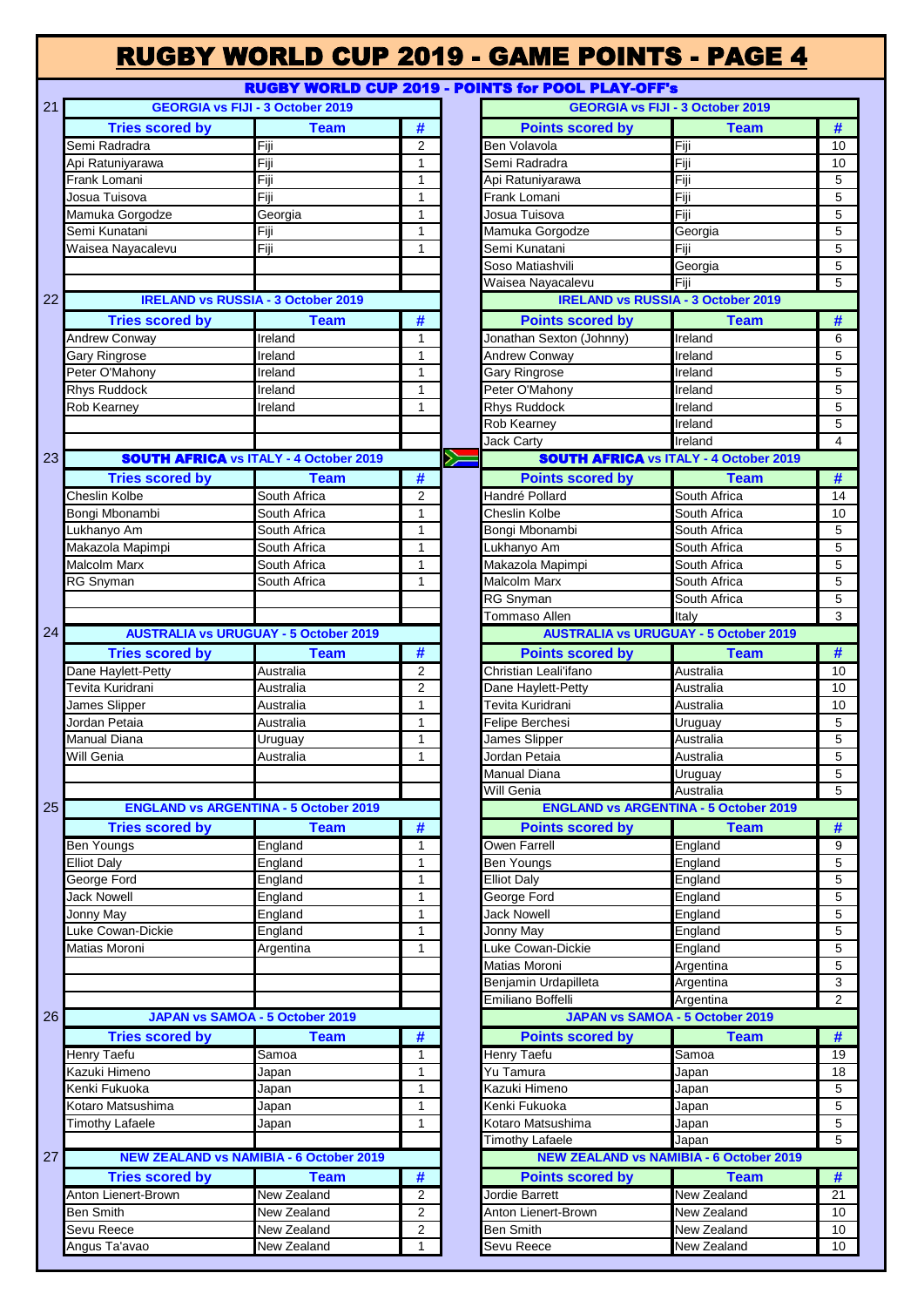|                        |                                                |                |                              | <b>RUGBY WORLD CUP 2019 - POINTS for POOL PLAY-OFF's</b> |                                                         |        |
|------------------------|------------------------------------------------|----------------|------------------------------|----------------------------------------------------------|---------------------------------------------------------|--------|
| <b>Tries scored by</b> | <b>Team</b>                                    | #              |                              | <b>Points scored by</b>                                  | <b>Team</b>                                             | #      |
| Joe Moody              | New Zealand                                    | 1              |                              | Damian Stevens                                           | Namibia                                                 | 9      |
| Jordie Barrett         | New Zealand                                    | $\mathbf{1}$   |                              | Angus Ta'avao                                            | New Zealand                                             |        |
| Sam Whitelock          | New Zealand                                    | 1              |                              | Joe Moody                                                | New Zealand                                             | 5      |
| TJ Perenara            | New Zealand                                    | 1              |                              | Sam Whitelock                                            | New Zealand                                             | 5      |
|                        |                                                |                |                              | TJ Perenara                                              | New Zealand                                             | 5      |
|                        | <b>FRANCE vs TONGA - 6 October 2019</b>        |                |                              |                                                          | <b>FRANCE vs TONGA - 6 October 2019</b>                 |        |
| <b>Tries scored by</b> | <b>Team</b>                                    | #              |                              | <b>Points scored by</b>                                  | <b>Team</b>                                             | #      |
| Alivereti Raka         | France                                         | $\mathbf{1}$   |                              | Romain Ntamack                                           | France                                                  | 13     |
| Malietoa Hingano       | Tonga                                          | $\mathbf{1}$   |                              | Sonatane Takulua                                         | Tonga                                                   |        |
| Sonatane Takulua       | Tonga                                          | $\mathbf{1}$   |                              | Alivereti Raka                                           | France                                                  |        |
| Virimi Vakatawa        | France                                         | $\mathbf{1}$   |                              | Malietoa Hingano                                         | Tonga                                                   |        |
| Zane Kapeli            |                                                | 1              |                              | Virimi Vakatawa                                          | France                                                  |        |
|                        | Tonga                                          |                |                              |                                                          |                                                         |        |
|                        |                                                |                |                              | Zane Kapeli                                              | Tonga                                                   |        |
|                        | <b>SOUTH AFRICA VS CANADA - 8 October 2019</b> |                |                              | Latiume Fosita                                           | Tonga<br><b>SOUTH AFRICA VS CANADA - 8 October 2019</b> |        |
|                        |                                                |                | $\left\langle \right\rangle$ |                                                          |                                                         |        |
| <b>Tries scored by</b> | <b>Team</b>                                    | #              |                              | <b>Points scored by</b>                                  | <b>Team</b>                                             | #      |
| Cobus Reinach          | South Africa                                   | 3              |                              | <b>Elton Jantjies</b>                                    | South Africa                                            | 16     |
| Damian de Allende      | South Africa                                   | $\mathbf{1}$   |                              | Cobus Reinach                                            | South Africa                                            | 15     |
| Damian Willemse        | South Africa                                   | $\mathbf{1}$   |                              | Damian de Allende                                        | South Africa                                            |        |
| <b>Frans Malherbe</b>  | South Africa                                   | 1              |                              | Damian Willemse                                          | South Africa                                            |        |
| <b>Frans Steyn</b>     | South Africa                                   | $\mathbf{1}$   |                              | <b>Frans Malherbe</b>                                    | South Africa                                            |        |
| Matt Heaton            | Canada                                         | $\mathbf{1}$   |                              | Frans Steyn                                              | South Africa                                            |        |
| S'bu Nkosi             | South Africa                                   | $\mathbf{1}$   |                              | Matt Heaton                                              | Canada                                                  |        |
| Schalk Brits           | South Africa                                   | $\mathbf{1}$   |                              | S'bu Nkosi                                               | South Africa                                            |        |
| <b>Warrick Gelant</b>  | South Africa                                   | $\mathbf{1}$   |                              | <b>Schalk Brits</b>                                      | South Africa                                            |        |
|                        |                                                |                |                              | <b>Warrick Gelant</b>                                    | South Africa                                            |        |
|                        |                                                |                |                              | Peter Nelson                                             | Canada                                                  |        |
|                        | <b>ARGENTINA vs USA - 9 October 2019</b>       |                |                              |                                                          | <b>ARGENTINA vs USA - 9 October 2019</b>                |        |
| <b>Tries scored by</b> | <b>Team</b>                                    | #              |                              | <b>Points scored by</b>                                  | <b>Team</b>                                             | $\#$   |
|                        | <b>USA</b>                                     |                |                              | Nicholás Sánchez                                         |                                                         |        |
| <b>Blaine Scully</b>   |                                                | $\overline{2}$ |                              |                                                          | Argentina                                               | 15     |
| Joaquín Tuculet        | Argentina                                      | $\overline{2}$ |                              | <b>Blaine Scully</b>                                     | USA                                                     | 10     |
| Juan Cruz Mallía       | Argentina                                      | $\overline{2}$ |                              | Joaquín Tuculet                                          | Argentina                                               | 10     |
| Gonzalo Bertranou      | Argentina                                      | $\mathbf{1}$   |                              | Juan Cruz Mallía                                         | Argentina                                               | 10     |
| Jerónimo de la Fuente  | Argentina                                      | $\mathbf{1}$   |                              | Gonzalo Bertranou                                        | Argentina                                               |        |
| Nicholás Sánchez       | Argentina                                      | $\mathbf{1}$   |                              | Jerónimo de la Fuente                                    | Argentina                                               |        |
| Paul Lasike            | <b>USA</b>                                     | $\mathbf{1}$   |                              | Paul Lasike                                              | <b>USA</b>                                              |        |
|                        |                                                |                |                              | <b>AJ MacGinty</b>                                       | <b>USA</b>                                              |        |
|                        |                                                |                |                              | Benjamin Urdapilleta                                     | Argentina                                               |        |
|                        | <b>SCOTLAND vs RUSSIA - 9 October 2019</b>     |                |                              |                                                          | <b>SCOTLAND vs RUSSIA - 9 October 2019</b>              |        |
| <b>Tries scored by</b> | <b>Team</b>                                    | #              |                              | <b>Points scored by</b>                                  | <b>Team</b>                                             | #      |
| George Horne           | Scotland                                       | 3              |                              | <b>Adam Hastings</b>                                     | Scotland                                                | 26     |
| <b>Adam Hastings</b>   | Scotland                                       | $\overline{2}$ |                              | George Horne                                             | Scotland                                                | 15     |
| George Turner          | Scotland                                       | $\mathbf{1}$   |                              | George Turner                                            | Scotland                                                | 5      |
| John Barcley           | Scotland                                       | $\mathbf{1}$   |                              | John Barcley                                             | Scotland                                                |        |
| <b>Stuart McInally</b> | Scotland                                       | 1              |                              | <b>Stuart McInally</b>                                   | Scotland                                                |        |
| <b>Tommy Seymour</b>   | Scotland                                       | $\mathbf{1}$   |                              | Tommy Seymour                                            | Scotland                                                |        |
|                        | <b>WALES vs FIJI - 9 October 2019</b>          |                |                              |                                                          | <b>WALES vs FIJI - 9 October 2019</b>                   |        |
| <b>Tries scored by</b> | <b>Team</b>                                    | #              |                              | <b>Points scored by</b>                                  | <b>Team</b>                                             | #      |
|                        | Wales                                          |                |                              |                                                          |                                                         |        |
| <b>Josh Adams</b>      |                                                | 3              |                              | Josh Adams                                               | Wales                                                   | 15     |
| Josua Tuisova          | Fiji                                           | $\mathbf{1}$   |                              | Penalty Try                                              | Fiji                                                    |        |
| Kini Murimurivalu      | Fiji                                           | $\mathbf{1}$   |                              | Josua Tuisova                                            | Fiji                                                    |        |
| Liam Williams          | Wales                                          | $\mathbf{1}$   |                              | Kini Murimurivalu                                        | Fiji                                                    |        |
| Penalty Try            | Fiji                                           | 1              |                              | Liam Williams                                            | Wales                                                   |        |
|                        |                                                |                |                              | <b>Rhys Patchell</b>                                     | Wales                                                   |        |
|                        |                                                |                |                              | Dan Biggar                                               | Wales                                                   |        |
|                        | <b>AUSTRALIA vs GEORGIA - 11 October 2019</b>  |                |                              |                                                          | <b>AUSTRALIA vs GEORGIA - 11 October 2019</b>           |        |
| <b>Tries scored by</b> | <b>Team</b>                                    | #              |                              | <b>Points scored by</b>                                  | <b>Team</b>                                             | #      |
| Alexander Todua        | Georgia                                        | 1              |                              | Matt To'omua                                             | Australia                                               |        |
| <b>Jack Dempsey</b>    | Australia                                      | $\mathbf{1}$   |                              | Alexander Todua                                          | Georgia                                                 |        |
| Marika Koroibete       | Australia                                      | $\mathbf{1}$   |                              | <b>Jack Dempsey</b>                                      | Australia                                               |        |
| Nic White              | Australia                                      | $\mathbf{1}$   |                              | Marika Koroibete                                         | Australia                                               |        |
|                        |                                                |                |                              |                                                          |                                                         | 5      |
|                        |                                                |                |                              |                                                          |                                                         |        |
|                        | Australia                                      | 1              |                              | Nic White                                                | Australia                                               | 5<br>5 |
| Will Genia             |                                                |                |                              | Will Genia<br>Soso Matiashvili                           | Australia<br>Georgia                                    |        |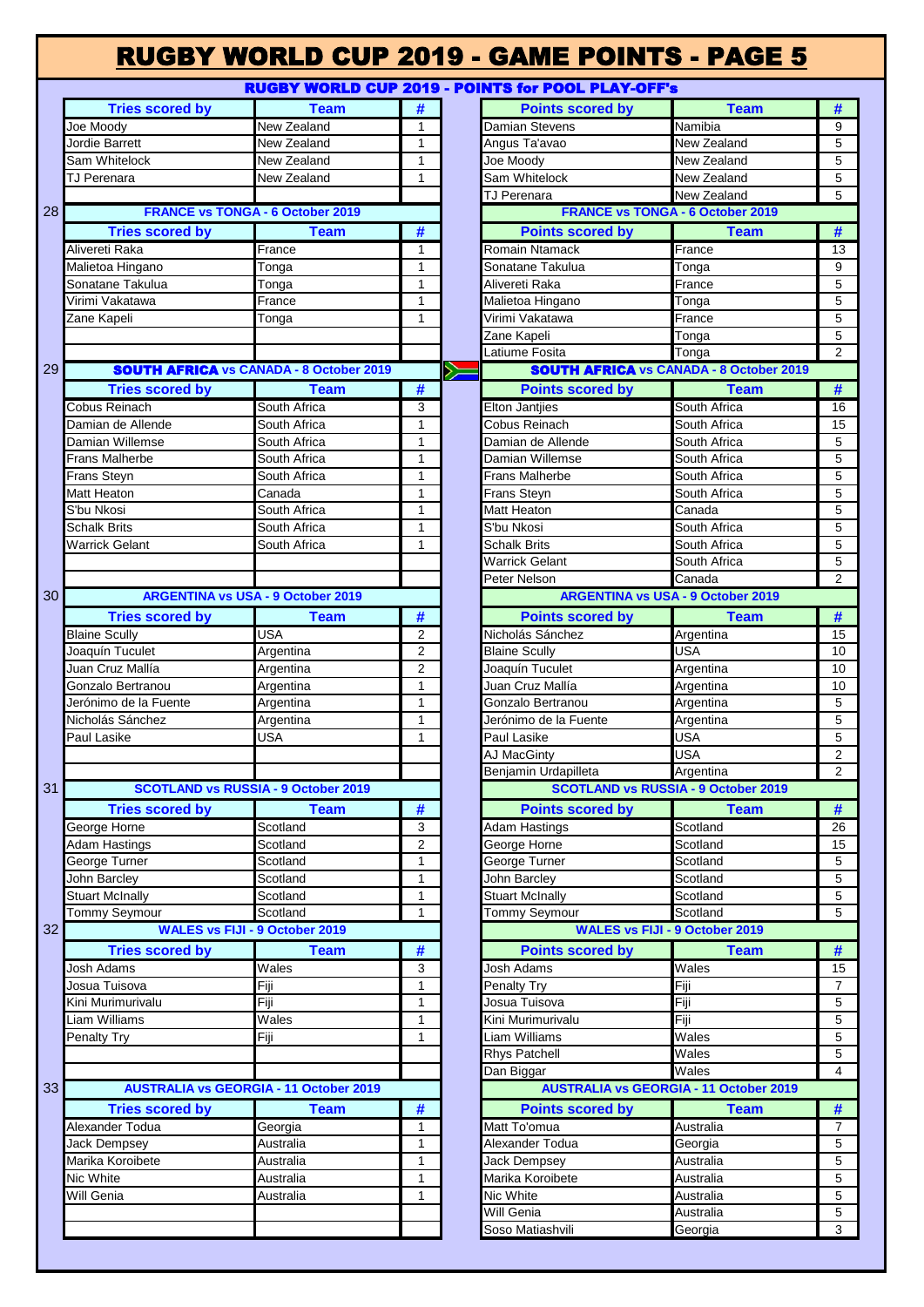### RUGBY WORLD CUP 2019 - GAME POINTS - PAGE 6

#### **POINTS for POOL PLAY-OFF's**

|    |                                                              |                                               |                              | <u> RUGBT WORLD CUP 2019 - POINTS for POOL PLAT-OFF'S</u>     |                                               |                                  |
|----|--------------------------------------------------------------|-----------------------------------------------|------------------------------|---------------------------------------------------------------|-----------------------------------------------|----------------------------------|
| 34 |                                                              | <b>NEW ZEALAND vs ITALY - 12 October 2019</b> |                              |                                                               | <b>NEW ZEALAND vs ITALY - 12 October 2019</b> |                                  |
|    | <b>Tries scored by</b><br><b>Cancelled on safety grounds</b> | <b>Team</b>                                   | #                            | <b>Points scored by</b><br><b>Cancelled on safety grounds</b> | <b>Team</b>                                   | #                                |
|    | due to Typhoon Hagibis.                                      |                                               | $\bf{0}$                     | due to Typhoon Hagibis.                                       |                                               | $\bf{0}$                         |
| 35 | <b>ENGLAND vs FRANCE - 12 October 2019</b>                   |                                               |                              |                                                               | <b>ENGLAND vs FRANCE - 12 October 2019</b>    |                                  |
|    | <b>Tries scored by</b>                                       | <b>Team</b>                                   | #                            | <b>Points scored by</b>                                       | <b>Team</b>                                   | #                                |
|    | <b>Cancelled on safety grounds</b>                           |                                               | $\bf{0}$                     | <b>Cancelled on safety grounds</b>                            |                                               | $\bf{0}$                         |
|    | due to Typhoon Hagibis.                                      |                                               |                              | due to Typhoon Hagibis.                                       |                                               |                                  |
| 36 |                                                              | <b>IRELAND vs SAMOA - 12 October 2019</b>     |                              | <b>IRELAND vs SAMOA - 12 October 2019</b>                     |                                               |                                  |
|    | <b>Tries scored by</b>                                       | <b>Team</b>                                   | #                            | <b>Points scored by</b>                                       | <b>Team</b>                                   | #                                |
|    | Jonathan Sexton (Johnny)                                     | Ireland                                       | $\overline{2}$               | Jonathan Sexton (Johnny)                                      | Ireland                                       | 18                               |
|    | <b>Andrew Conway</b>                                         | Ireland                                       | $\mathbf{1}$                 | Andrew Conway                                                 | Ireland                                       | 5                                |
|    | <b>CJ Stander</b>                                            | Ireland                                       | 1                            | <b>CJ Stander</b>                                             | Ireland                                       | 5                                |
|    | Jack Lam<br>Jordan Larmour                                   | Samoa<br>Ireland                              | $\mathbf{1}$<br>$\mathbf{1}$ | Jack Lam<br>Jordan Larmour                                    | Samoa<br>Ireland                              | $\overline{5}$<br>$\overline{5}$ |
|    | Rory Best                                                    | Ireland                                       | $\mathbf{1}$                 | Rory Best                                                     | Ireland                                       | 5                                |
|    | Tadhg Furlong                                                | Ireland                                       | $\mathbf{1}$                 | Tadhg Furlong                                                 | Ireland                                       | $\overline{5}$                   |
|    |                                                              |                                               |                              | Joey Carbery                                                  | Ireland                                       | $\overline{4}$                   |
| 37 |                                                              | <b>NAMIBIA vs CANADA - 13 October 2019</b>    |                              |                                                               | <b>NAMIBIA vs CANADA - 13 October 2019</b>    |                                  |
|    | <b>Tries scored by</b>                                       | <b>Team</b>                                   | #                            | <b>Points scored by</b>                                       | <b>Team</b>                                   | #                                |
|    | <b>Cancelled on safety grounds</b>                           |                                               | $\bf{0}$                     | <b>Cancelled on safety grounds</b>                            |                                               | $\bf{0}$                         |
|    | due to Typhoon Hagibis.                                      |                                               |                              | due to Typhoon Hagibis.                                       |                                               |                                  |
| 38 | USA vs TONGA - 13 October 2019                               |                                               |                              |                                                               | USA vs TONGA - 13 October 2019                |                                  |
|    | <b>Tries scored by</b>                                       | <b>Team</b>                                   | #                            | <b>Points scored by</b>                                       | <b>Team</b>                                   | #                                |
|    | Mike Te'o                                                    | <b>USA</b>                                    | $\overline{2}$               | Mike Te'o                                                     | <b>USA</b>                                    | 10                               |
|    | Malietoa Hingano                                             | Tonga                                         | $\mathbf{1}$                 | Siale Piutau                                                  | Tonga                                         | $\overline{7}$                   |
|    | Siale Piutau<br>Siegfried Fisi'ihoi                          | Tonga<br>Tonga                                | $\mathbf{1}$<br>$\mathbf{1}$ | Sonatane Takulua<br>Malietoa Hingano                          | Tonga<br>Tonga                                | $\overline{7}$<br>5              |
|    | Telusa Veainu                                                | Tonga                                         | 1                            | Siegfried Fisi'ihoi                                           | Tonga                                         | $\overline{5}$                   |
|    | <b>Tony Lamborn</b>                                          | <b>USA</b>                                    | 1                            | Telusa Veainu                                                 | Tonga                                         | 5                                |
|    |                                                              |                                               |                              | Tony Lamborn                                                  | <b>USA</b>                                    | 5                                |
|    |                                                              |                                               |                              | AJ MacGinty                                                   | <b>USA</b>                                    | $\overline{\mathbf{4}}$          |
|    |                                                              |                                               |                              | James Faiva                                                   | Tonga                                         | $\overline{2}$                   |
| 39 |                                                              | <b>WALES vs URUGUAY - 13 October 2019</b>     |                              |                                                               | <b>WALES vs URUGUAY - 13 October 2019</b>     |                                  |
|    | <b>Tries scored by</b>                                       | <b>Team</b>                                   | #                            | <b>Points scored by</b>                                       | <b>Team</b>                                   | #                                |
|    | <b>Gareth Davies</b>                                         | Wales                                         | $\mathbf{1}$                 | Felipe Berchesi                                               | Uruguay                                       | 8                                |
|    | German Kessler<br>Josh Adams                                 | Uruguay<br>Wales                              | $\mathbf{1}$<br>$\mathbf{1}$ | Leigh Halfpenny<br>Penalty Try                                | Wales<br>Wales                                | 8<br>$\overline{7}$              |
|    | Nicky Smith                                                  | Wales                                         | 1                            | <b>Gareth Davies</b>                                          | Wales                                         | $\overline{5}$                   |
|    | Penalty Try                                                  | Wales                                         | $\mathbf{1}$                 | German Kessler                                                | Uruguay                                       | 5                                |
|    | <b>Tomos Williams</b>                                        | Wales                                         | $\mathbf{1}$                 | Josh Adams                                                    | Wales                                         | $\overline{5}$                   |
|    |                                                              |                                               |                              | Nicky Smith                                                   | Wales                                         | 5                                |
|    |                                                              |                                               |                              | <b>Tomos Williams</b>                                         | Wales                                         | 5                                |
| 40 |                                                              | JAPAN vs SCOTLAND - 13 October 2019           |                              |                                                               | JAPAN vs SCOTLAND - 13 October 2019           |                                  |
|    | <b>Tries scored by</b>                                       | <b>Team</b>                                   | #                            | <b>Points scored by</b>                                       | <b>Team</b>                                   | #                                |
|    | Kenki Fukuoka                                                | Japan                                         | 2                            | Kenki Fukuoka                                                 | Japan                                         | 10                               |
|    | Finn Russel                                                  | Scotland                                      | $\mathbf{1}$<br>$\mathbf{1}$ | Yu Tamura                                                     | Japan<br>Scotland                             | 8<br>$\overline{7}$              |
|    | Keita Inagaki<br>Kotaro Matsushima                           | Japan<br>Japan                                | 1                            | Finn Russel<br>Keita Inagaki                                  | Japan                                         | $\overline{5}$                   |
|    | <b>WP Nel</b>                                                | Scotland                                      | $\mathbf{1}$                 | Kotaro Matsushima                                             | Japan                                         | $\overline{5}$                   |
|    | Zander Fagerson                                              | Scotland                                      | $\mathbf{1}$                 | <b>WP Nel</b>                                                 | Scotland                                      | $\overline{5}$                   |
|    |                                                              |                                               |                              | Zander Fagerson                                               | Scotland                                      | 5                                |
|    |                                                              |                                               |                              | Greig Laidlaw                                                 | Scotland                                      | $\overline{4}$                   |
|    |                                                              |                                               |                              | <b>WORLD CUP - POINTS for QUARTER FINALS</b>                  |                                               |                                  |
| 41 | ENGLAND (C1) vs AUSTRALIA (D2) - 19 October 2019             |                                               |                              | ENGLAND (C1) vs AUSTRALIA (D2) - 19 October 2019              |                                               |                                  |
|    | <b>Tries scored by</b>                                       | <b>Team</b>                                   | #                            | <b>Points scored by</b>                                       | <b>Team</b>                                   | #                                |
|    | Jonny May                                                    | England                                       | $\overline{c}$               | <b>Owen Farrell</b>                                           | England                                       | 20                               |
|    | <b>Anthony Watson</b>                                        | England                                       | $\mathbf{1}$                 | Christian Leali'ifano                                         | Australia                                     | 11                               |
|    | Kyle Sinckler                                                | England                                       | 1                            | Jonny May                                                     | England                                       | 1 <sup>C</sup>                   |
|    | Marika Koroibete                                             | Australia                                     | $\mathbf{1}$                 | <b>Anthony Watson</b>                                         | England                                       | 5                                |
|    |                                                              |                                               |                              | Kyle Sinckler                                                 | England                                       | 5                                |
|    |                                                              |                                               |                              | Marika Koroibete                                              | Australia                                     | 5                                |
| 42 | NEW ZEALAND (B1) vs IRELAND (A2) - 19 October 2019           |                                               |                              | NEW ZEALAND (B1) vs IRELAND (A2) - 19 October 2019            |                                               |                                  |
|    | <b>Tries scored by</b><br>Agrop Smith                        | <b>Team</b><br>Now Zooland                    | #                            | <b>Points scored by</b><br>Pichio Mo'ungo                     | <b>Team</b><br>Now Zooland                    | #<br>$\overline{11}$             |

|                                    | <b>NEW ZEALAND vs ITALY - 12 October 2019</b>   |                | <b>NEW ZEALAND vs ITALY - 12 October 2019</b>            |                  |                |
|------------------------------------|-------------------------------------------------|----------------|----------------------------------------------------------|------------------|----------------|
| <b>Tries scored by</b>             | <b>Team</b>                                     | #              | <b>Points scored by</b>                                  | <b>Team</b>      | #              |
| <b>Cancelled on safety grounds</b> |                                                 | $\bf{0}$       | <b>Cancelled on safety grounds</b>                       |                  | $\bf{0}$       |
| due to Typhoon Hagibis.            |                                                 |                | due to Typhoon Hagibis.                                  |                  |                |
|                                    | <b>ENGLAND vs FRANCE - 12 October 2019</b>      |                | <b>ENGLAND vs FRANCE - 12 October 2019</b>               |                  |                |
| <b>Tries scored by</b>             | <b>Team</b>                                     | #              | <b>Points scored by</b>                                  | <b>Team</b>      | #              |
| <b>Cancelled on safety grounds</b> |                                                 | $\bf{0}$       | <b>Cancelled on safety grounds</b>                       |                  | $\bf{0}$       |
| due to Typhoon Hagibis.            |                                                 |                | due to Typhoon Hagibis.                                  |                  |                |
|                                    | <b>IRELAND vs SAMOA - 12 October 2019</b>       |                | <b>IRELAND vs SAMOA - 12 October 2019</b>                |                  |                |
| <b>Tries scored by</b>             | <b>Team</b>                                     | #              | <b>Points scored by</b>                                  | <b>Team</b>      | #              |
| an Sexton (Johnny)                 | Ireland                                         | 2              | Jonathan Sexton (Johnny)                                 | Ireland          | 18             |
| Conway<br>der                      | Ireland                                         | 1<br>1         | <b>Andrew Conway</b><br><b>CJ Stander</b>                | Ireland          | 5<br>5         |
| ΙW                                 | Ireland<br>Samoa                                | 1              | Jack Lam                                                 | Ireland<br>Samoa | 5              |
| Larmour                            | Ireland                                         | 1              | Jordan Larmour                                           | Ireland          | 5              |
| est                                | Ireland                                         | 1              | <b>Rory Best</b>                                         | Ireland          | 5              |
| Furlong                            | Ireland                                         | 1              | Tadhg Furlong                                            | Ireland          | 5              |
|                                    |                                                 |                | Joey Carbery                                             | Ireland          | 4              |
|                                    | <b>NAMIBIA vs CANADA - 13 October 2019</b>      |                | <b>NAMIBIA vs CANADA - 13 October 2019</b>               |                  |                |
| <b>Tries scored by</b>             | Team                                            | #              | <b>Points scored by</b>                                  | <b>Team</b>      | #              |
| <b>Cancelled on safety grounds</b> |                                                 |                | <b>Cancelled on safety grounds</b>                       |                  |                |
| due to Typhoon Hagibis.            |                                                 | $\bf{0}$       | due to Typhoon Hagibis.                                  |                  | $\bf{0}$       |
|                                    | <b>USA vs TONGA - 13 October 2019</b>           |                | <b>USA vs TONGA - 13 October 2019</b>                    |                  |                |
| <b>Tries scored by</b>             | <b>Team</b>                                     | #              | <b>Points scored by</b>                                  | <b>Team</b>      | #              |
| э'о                                | <b>USA</b>                                      | $\overline{2}$ | Mike Te'o                                                | <b>USA</b>       | 10             |
| a Hingano                          | Tonga                                           | 1              | Siale Piutau                                             | Tonga            | $\overline{7}$ |
| utau                               | Tonga                                           | 1              | Sonatane Takulua                                         | Tonga            | $\overline{7}$ |
| d Fisi'ihoi                        | Tonga                                           | 1              | Malietoa Hingano                                         | Tonga            | 5              |
| Veainu                             | Tonga                                           | 1              | Siegfried Fisi'ihoi                                      | Tonga            | 5              |
| amborn                             | USA                                             | 1              | Telusa Veainu                                            | Tonga            | 5              |
|                                    |                                                 |                | Tony Lamborn                                             | <b>USA</b>       | 5              |
|                                    |                                                 |                | AJ MacGinty                                              | <b>USA</b>       | 4              |
|                                    | <b>WALES vs URUGUAY - 13 October 2019</b>       |                | James Faiva<br><b>WALES vs URUGUAY - 13 October 2019</b> | Tonga            | $\overline{2}$ |
|                                    |                                                 |                |                                                          |                  |                |
| <b>Tries scored by</b><br>Davies   | <b>Team</b><br>Wales                            | #<br>1         | <b>Points scored by</b>                                  | <b>Team</b>      | #              |
| Kessler                            | Uruguay                                         | 1              | Felipe Berchesi<br>Leigh Halfpenny                       | Uruguay<br>Wales | 8<br>8         |
| dams                               | $\overline{\mathsf{W}}$ ales                    | $\mathbf{1}$   | Penalty Try                                              | Wales            | $\overline{7}$ |
| mith                               | Wales                                           | 1              | <b>Gareth Davies</b>                                     | Wales            | 5              |
| Try                                | Wales                                           | $\mathbf{1}$   | German Kessler                                           | Uruguay          | 5              |
| Williams                           | Wales                                           | 1              | Josh Adams                                               | Wales            | 5              |
|                                    |                                                 |                | Nicky Smith                                              | Wales            | 5              |
|                                    |                                                 |                | Tomos Williams                                           | Wales            | 5              |
|                                    | <b>JAPAN vs SCOTLAND - 13 October 2019</b>      |                | JAPAN vs SCOTLAND - 13 October 2019                      |                  |                |
| <b>Tries scored by</b>             | <b>Team</b>                                     | #              | <b>Points scored by</b>                                  | <b>Team</b>      | #              |
| ukuoka                             | Japan                                           | 2              | Kenki Fukuoka                                            | Japan            | 10             |
| ıssel                              | Scotland                                        | 1              | Yu Tamura                                                | Japan            | 8              |
| agaki                              | Japan                                           | 1              | <b>Finn Russel</b>                                       | Scotland         | 7              |
| Matsushima                         | Japan                                           | 1              | Keita Inagaki                                            | Japan            | 5              |
|                                    | Scotland                                        | 1              | Kotaro Matsushima                                        | Japan            | 5              |
| Fagerson                           | Scotland                                        | 1              | WP Nel                                                   | Scotland         | 5              |
|                                    |                                                 |                | Zander Fagerson                                          | Scotland         | 5              |
|                                    |                                                 |                | Greig Laidlaw                                            | Scotland         | 4              |
|                                    |                                                 |                | <b>WORLD CUP - POINTS for QUARTER FINALS</b>             |                  |                |
|                                    | NGLAND (C1) vs AUSTRALIA (D2) - 19 October 2019 |                | ENGLAND (C1) vs AUSTRALIA (D2) - 19 October 2019         |                  |                |
| <b>Tries scored by</b>             | <b>Team</b>                                     | #              | <b>Points scored by</b>                                  | <b>Team</b>      | #              |
| Лау                                | England                                         | $\overline{2}$ | Owen Farrell                                             | England          | 20             |

| England     | ົ |                                                    |                         |                                                                                                                              | 20                                                                                                                                      |
|-------------|---|----------------------------------------------------|-------------------------|------------------------------------------------------------------------------------------------------------------------------|-----------------------------------------------------------------------------------------------------------------------------------------|
| England     |   |                                                    |                         |                                                                                                                              | 11                                                                                                                                      |
| England     |   |                                                    | Jonny May               |                                                                                                                              | 10                                                                                                                                      |
| Australia   |   |                                                    |                         |                                                                                                                              |                                                                                                                                         |
|             |   |                                                    |                         |                                                                                                                              | 5                                                                                                                                       |
|             |   |                                                    |                         |                                                                                                                              |                                                                                                                                         |
|             |   |                                                    |                         |                                                                                                                              |                                                                                                                                         |
| Team        |   |                                                    | <b>Points scored by</b> | <b>Team</b>                                                                                                                  | ₩                                                                                                                                       |
| New Zealand | 2 |                                                    |                         |                                                                                                                              | 11                                                                                                                                      |
|             |   | NEW ZEALAND (B1) vs IRELAND (A2) - 19 October 2019 |                         | <b>Owen Farrell</b><br>Christian Leali'ifano<br>Anthony Watson<br><b>Kyle Sinckler</b><br>Marika Koroibete<br>Richie Mo'unga | England<br>Australia<br>England<br>England<br>England<br>Australia<br>NEW ZEALAND (B1) vs IRELAND (A2) - 19 October 2019<br>New Zealand |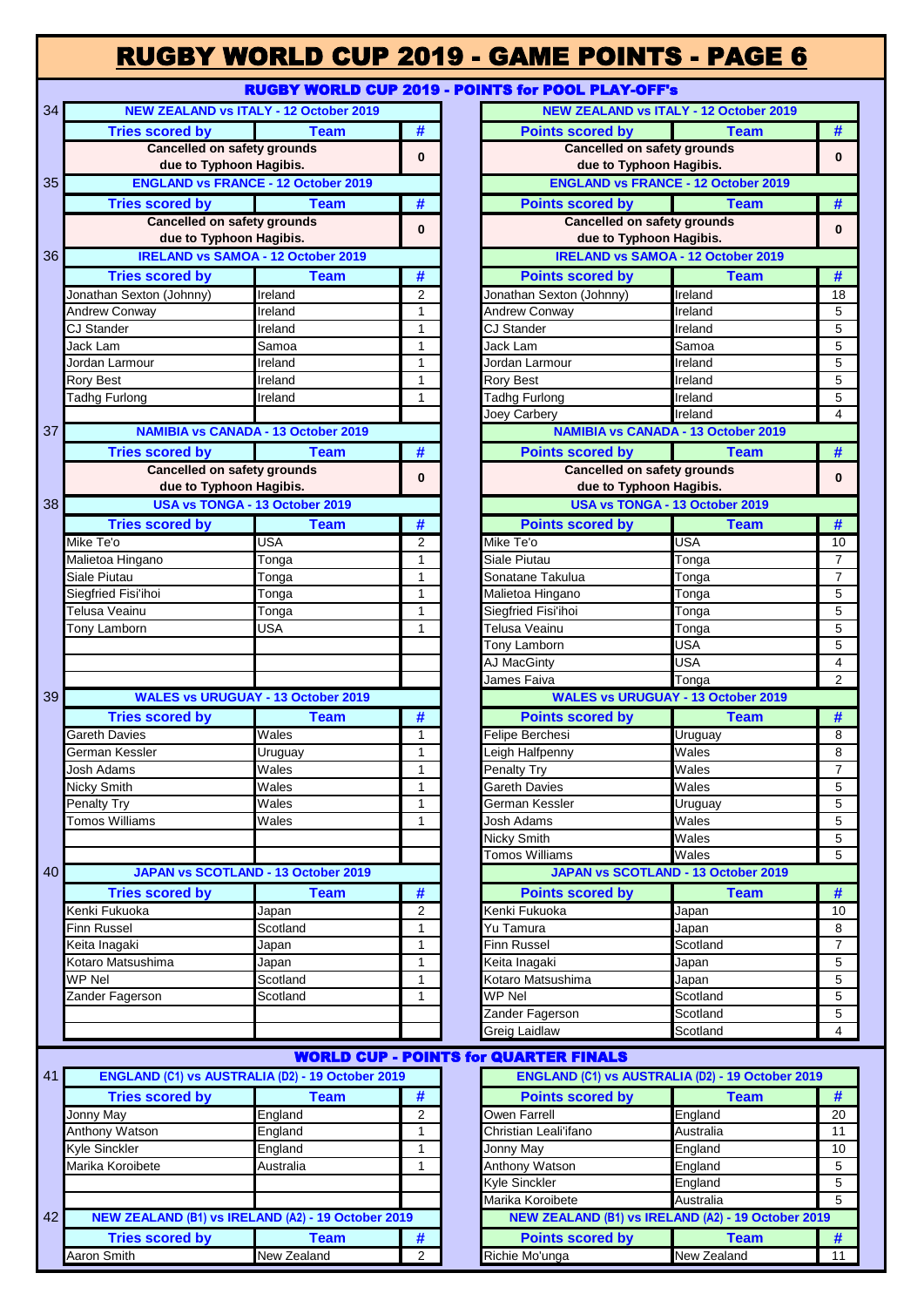#### RUGBY WORLD CUP 2019 - GAME POINTS - PAGE 7 WORLD CUP - POINTS for QUARTER FINALS **Tries scored by Team # Points scored by Team #** Beauden Barrett **New Zealand** 1 Aaron Smith New Zealand 10 Cody Taylor **New Zealand** 1 | Penalty Try Ireland 7 7 George Bridge New Zealand 1 Beauden Barrett New Zealand 5 Jordie Barrett New Zealand Cody Taylor New Zealand 5 Matt Todd **New Zealand** 1 George Bridge New Zealand 5 Penalty Try **Industrial Ireland 1** 1 **Jordie Barrett New Zealand** 5 Robbie Henshaw **Ireland** 1 Matt Todd New Zealand 5 Robbie Henshaw Ireland 5 Jonathan Sexton (Johnny) Ireland 2 **WALES (D1) vs FRANCE (C2) - 20 October 2019** 43 **WALES (D1) vs FRANCE (C2) - 20 October 2019 Tries scored by Team # Points scored by Team #** Aaron Wainwright **Wales 1 Dan Biggar National Wales** 10 Charles Ollivon **France France** 1 Aaron Wainwright Wales 5 5 Ross Moriarty **National Martias Community Charles Ollivon** France **1 5** Charles Ollivon Sebastien Vahaamahina France 1 Ross Moriarty Wales Wales 5 Virimi Vakatawa **France** France **1 Sebastien Vahaamahina** France 5 Virimi Vakatawa **France** 5 Romain Ntamack **France 1988 JAPAN (A1) vs SOUTH AFRICA (B2) - 20 October 2019 JAPAN (A1) vs SOUTH AFRICA (B2) - 20 October 2019** 44 **Tries scored by Team # Points scored by Team #** Makazola Mapimpi South Africa 2 Handré Pollard South Africa 11 Faf de Klerk **South Africa** 1 Makazola Mapimpi South Africa 10 Faf de Klerk **South Africa** 5 Yu Tamura Japan 3 WORLD CUP - POINTS for SEMI FINALS 45 **ENGLAND (WQF1) vs NEW ZEALAND (WQF2) - 26 Oct 2019 ENGLAND (WQF1) vs NEW ZEALAND (WQF2) - 26 Oct 2019 Tries scored by Team # Points scored by Team #** Ardie Savea New Zealand 1 1 George Ford England 12 Manu Tuilagi England 1 **a** Ardie Savea New Zealand 5 Manu Tuilagi **England** 5 Owen Farrell **England** 2 Richie Mo'unga **New Zealand** 2 46 **WALES (WQF3) vs SOUTH AFRICA (WQF4) - 27 October 2019**  $\geq$ **WALES (WQF3) vs SOUTH AFRICA (WQF4) - 27 October 2019 Tries scored by Team # Points scored by Team #** Damian de Allende South Africa 1 Handré Pollard South Africa 14 Josh Adams Wales 1 Dan Biggar Wales 9 Damian de Allende **South Africa** 5 Josh Adams **Males Wales** 5 Leigh Halfpenny Wales 2 WORLD CUP - POINTS for 3rd PLACE PLAY-OFF **NEW ZEALAND (LSF1) vs WALES (LSF2) - 1 November 2019 NEW ZEALAND (LSF1) vs WALES (LSF2) - 1 November 2019** 47 **Tries scored by Team # Points scored by Team #** Ben Smith New Zealand 2 Richie Mo'unga New Zealand 15 Beauden Barrett New Zealand 1 Ben Smith New Zealand 10 Hallam Amos **1 Beauden Barrett** New Zealand 1 Beauden Barrett New Zealand 1 5 Joe Moody New Zealand 1 Hallam Amos Wales 5 Josh Adams Wales 1 Joe Moody New Zealand 5 Richie Mo'unga New Zealand 1 Josh Adams Wales 5 Ryan Crotty **New Zealand** 1 Rhys Patchell Wales 5 Ryan Crotty **New Zealand** 5 Dan Biggar **2** Wales 2 WORLD CUP - POINTS for FINAL**ENGLAND (WSF1) vs SOUTH AFRICA (WSF2) - 2 November 2019** 48 **ENGLAND (WSF1) vs SOUTH AFRICA (WSF2) - 2 November 2019 Tries scored by Team # Points scored by Team #** Cheslin Kolbe **South Africa** 1 Handré Pollard South Africa 22 Makazola Mapimpi South Africa 1 D Owen Farrell England 12 Cheslin Kolbe **South Africa** 5 Makazola Mapimpi **South Africa** 5 **285 2196**